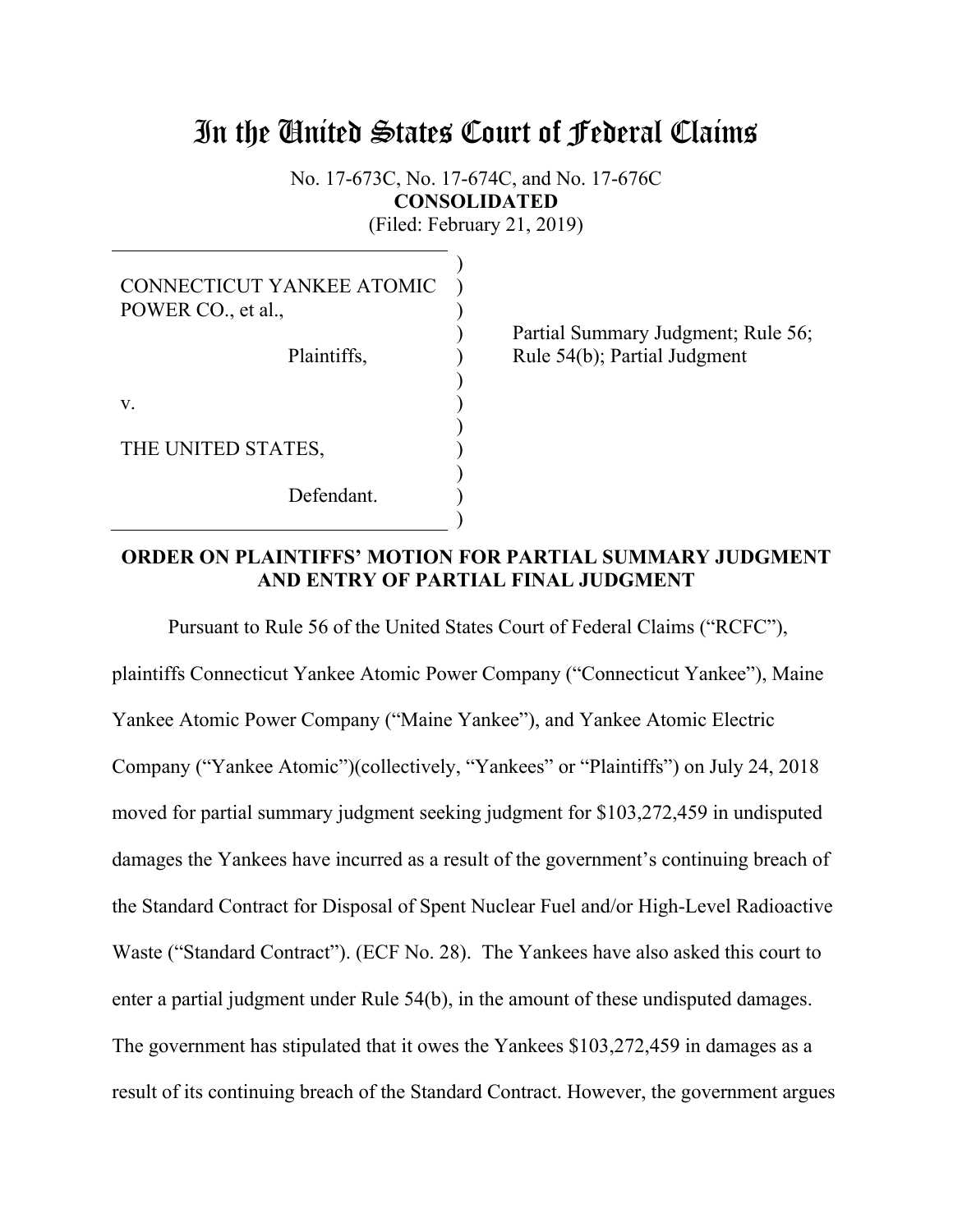that an entry of partial final judgment under Rule 54(b) is not appropriate because the government contests its liability for approximately \$1 million in additional damages on the grounds that these damages were not incurred because of the ongoing breach of contract or if they were incurred because of the ongoing breach those damages should have been mitigated by the plaintiffs. According to the government, because the claim for the disputed damages is not separate from the claim for the stipulated damages, the plaintiffs' motion for partial final judgment under Rule 54(b) should not be granted.

#### **I. BACKGROUND**

 This case is now the fourth in what will be likely a series of many more cases over the government's continuing breach of the Standard Contract at the three different sites owned by the Yankees. The government was initially found liable for breach of the Standard Contract by this court in 1998 when it failed to pick up and dispose of the Yankees' spent nuclear fuel ("SNF"). The liability determination was affirmed by the Federal Circuit in 2000. *Yankee Atomic Elec. Co. v. United States*, 42 Fed. Cl. 223 (1998); *Maine Yankee Atomic Power Co. v. United States*, 225 F.3d 1336, 1341-42 (Fed. Cir. 2000). As a consequence of that liability determination and the government's continuing breach, every few years the Yankees have filed a lawsuit focused on the amount of damages the Yankees have incurred in maintaining facilities to store the nuclear waste the government has failed to take and permanently store. This current lawsuit was filed on May 22, 2017. In this action, the Yankees seek damages relating to storing the spent nuclear fuel and for business costs allegedly covered by the court's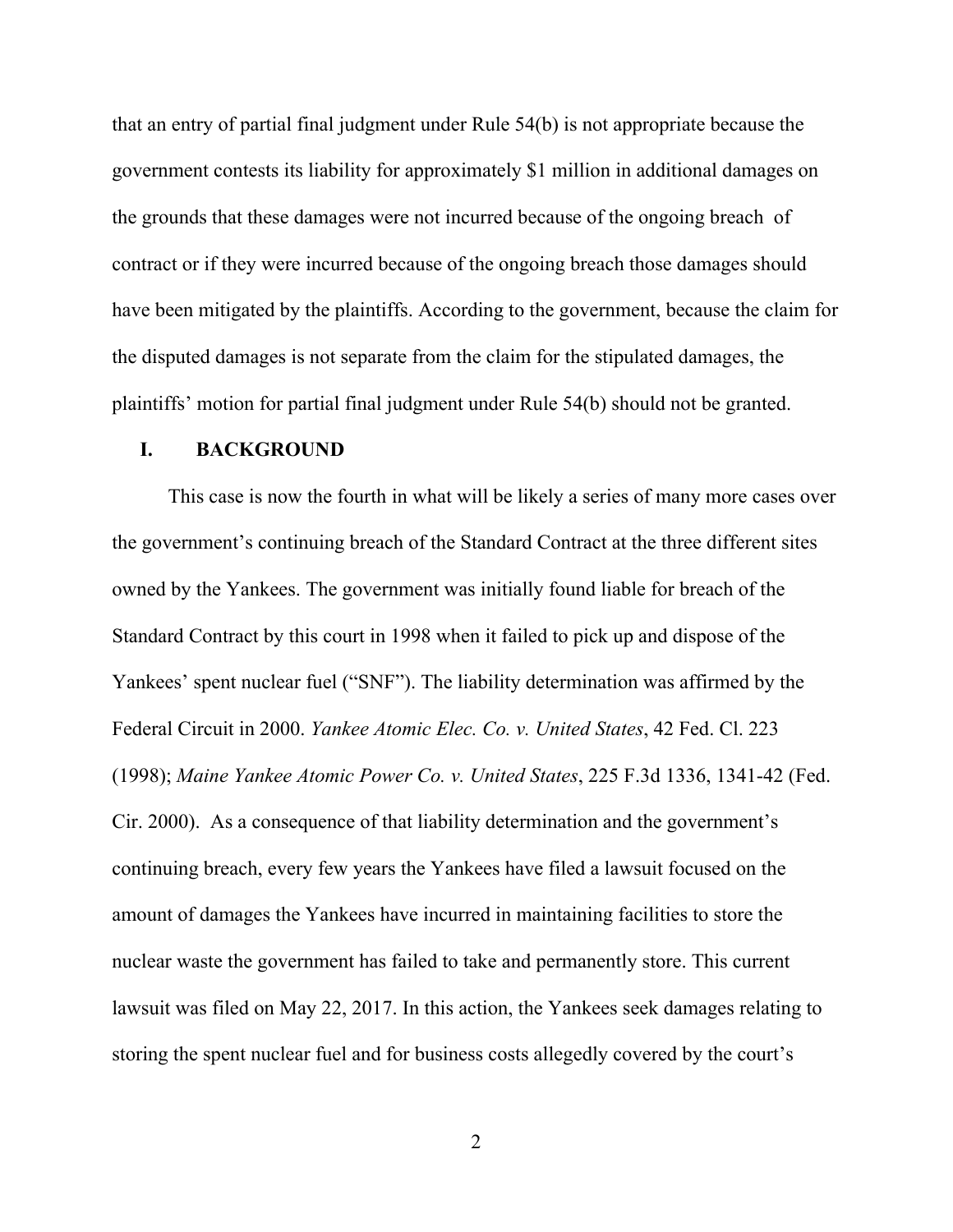liability determination for the period between January 1, 2013 through December 31, 2016.

On July 24, 2018 the Yankees moved for partial summary judgment and entry of partial judgment with regard to the \$103,272,459 in damages that the government agrees it owes the Yankees for the government's continuing breach of contract. On August 14, 2018, the government filed its response to the Yankees' motion for summary judgment and did not contest that the Yankees incurred the amount claimed. It did, as noted above, contest the Yankees' request for a Rule 54(b) judgment in that amount.

 After the completion of the briefing on the plaintiffs' motion for partial summary judgment on August 21, 2018, the court indicated that it would not rule on the Yankees' motion or request for a judgment under Rule 54(b) until the parties submitted their joint stipulations of fact as required by the court's pre-trial schedule. On December 18, 2018, the parties filed their joint stipulations of fact and law (ECF No. 55). In their joint stipulations, the parties agreed that the Yankees incurred \$103,272,459 in damages as a result of the government's continuing breach of the Standard Contract. The joint stipulations also revealed that the remaining \$1 million in damages still at issue are not factually or legally related to the undisputed amount.

#### **II. LEGAL STANDARDS**

## **A. Summary Judgment**

Summary judgment is proper "if the movant shows that there is no genuine dispute as to any material fact and that the movant is entitled to judgment as a matter of law." RCFC 56(a). A genuine dispute is one that could permit a reasonable jury to enter a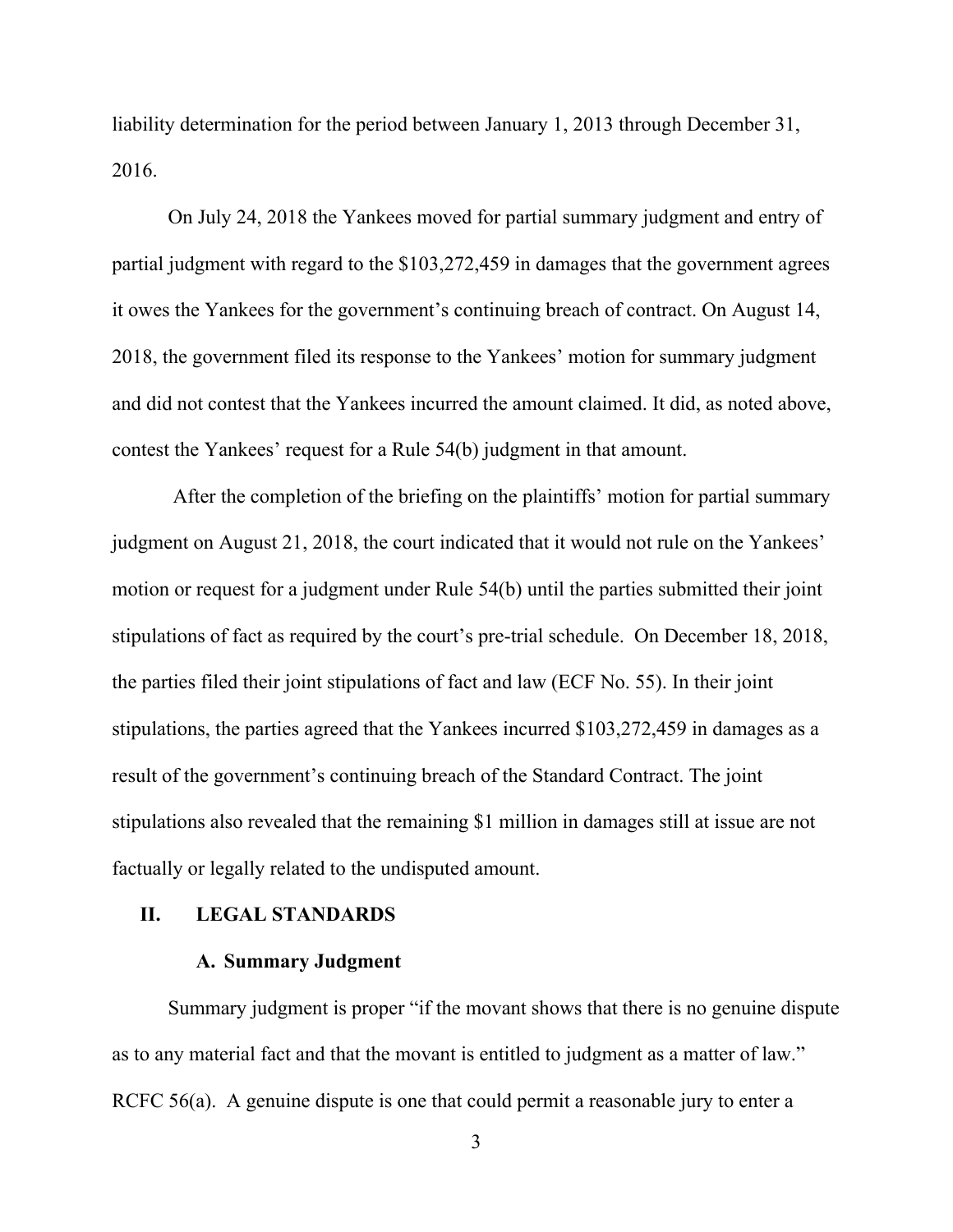verdict in the non-moving party's favor, and a material fact is one that could affect the outcome of the lawsuit. *Anderson v. Liberty Lobby, Inc.* 477 U.S. 242, 248 (1986).

#### **B. Entry of Partial Judgment Under Rule 54(b).**

Rule 54(b) provides that "[w]hen an action presents more than one claim for relief . . . or when multiple parties are involved, the court may direct entry of a final judgment as to one or more, but fewer than all, claims or parties only if the court expressly determines that there is no just reason for delay." Recognizing that litigation has become increasingly complex, "[i]n the interest of sound judicial administration, Congress enacted Rule 54(b) to 'relax<sup>[]</sup> the restrictions upon what should be treated as a judicial unit for the purposes of appellate jurisdiction.'" *W.L. Gore & Assocs. Inc. v. Int'l Med. Prosthetics Research Assocs. Inc.* 975 F.2d 858, 861 (Fed. Cir. 1992) (quoting *Sears, Roebuck & Co. v. Mackey*, 351 U.S. 427, 432 (1956)).

In *Curtiss-Wright Corp. v. General Elec.* Co., the Supreme Court explained that there was a two-part test to determine whether partial judgment under Rule 54(b) is warranted. 446 U.S. 1 (1980). First, the court must "determine that it is dealing with a 'final judgment'" *Id.* at 7. A final judgment contains two components: first "[i]t must be a 'judgment' in the sense that it is a decision upon a cognizable claim for relief," and second "it must be 'final' in the sense that it is 'an ultimate disposition of an individual claim entered in the courts of a multiple claim action.'" *Id.* Second, the court must find that there is no just reason for delay and "take into account the judicial administrative interests as well as the equities involved." *Id.* at 8.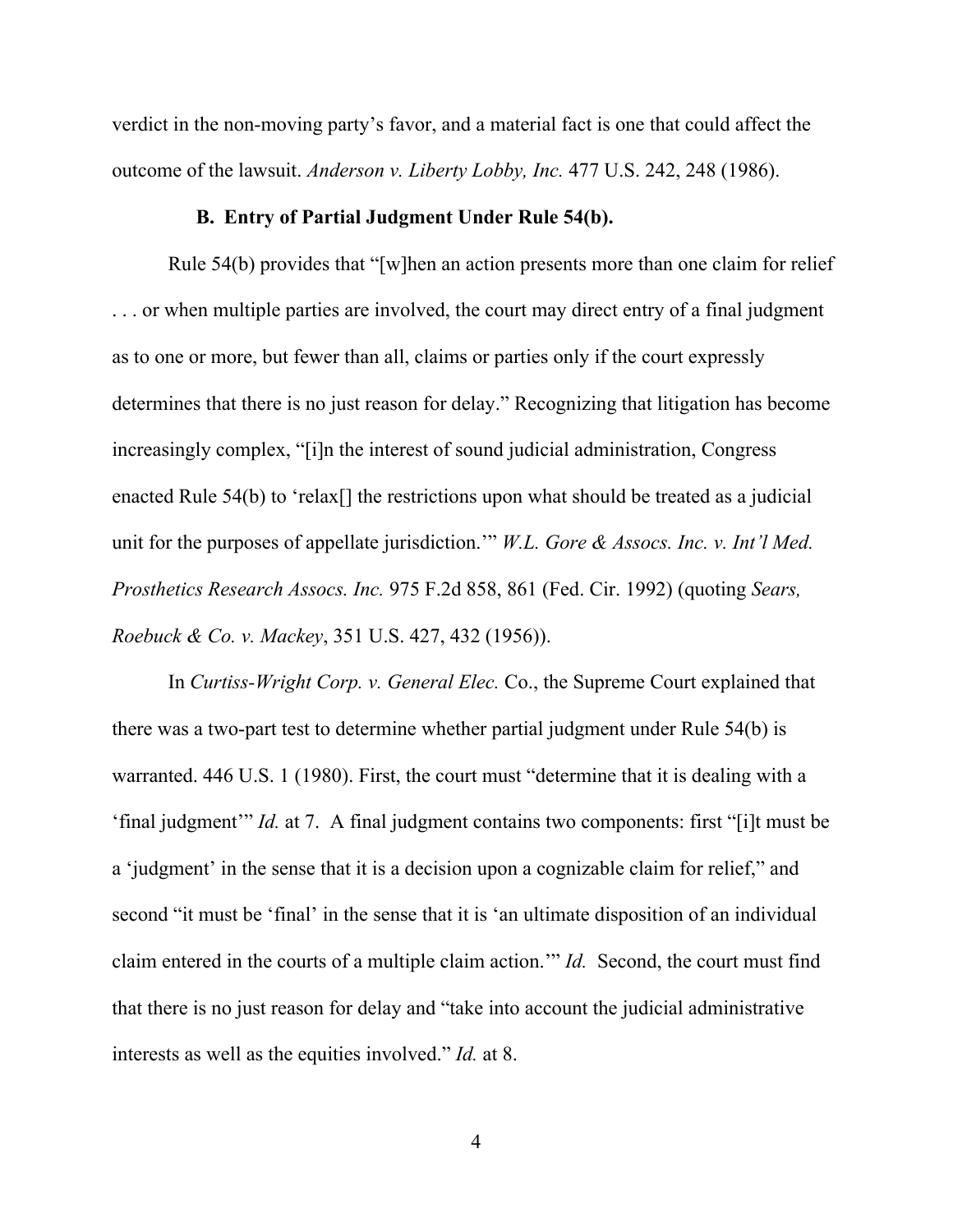The Federal Circuit has explained that the "separateness of the claims for relief" for the purposes of Rule 54 "is a matter to be taken into account in reviewing the trial court's exercise of discretion in determining that there is no just reason to delay the appeal." *W.L. Gore,* 975 F.2d at 862 (citation omitted). The Federal Circuit has further explained that "[e]ven for claims that arise out of the same transaction or occurrence, sound case management may warrant entry of partial final judgment." *Intergraph Corp. v. Intel Corp.,* 253 F.3d 695, 699 (Fed. Cir. 2001). In this connection, the Federal Circuit has also held, however, that where claims are intertwined such that the court could face the same issue twice on appeal, entry of judgment under Rule 54(b) is not proper. *See Vermont Yankee Nuclear Power Corp. v. United States*, 346 F. App'x 589, 591 (Fed. Cir. 2009) and *Boston Edison Co. v. United States,* 299 F. App'x 956, 958 (Fed. Cir. 2008).

## **III. DISCUSSION**

#### **A. Summary Judgment is Appropriate For the Undisputed Damages**

The Yankees argue that summary judgment is appropriate with respect to their claims for the undisputed portion of damages that resulted for the government breach of the Standard ontract. As explained above, the government does not contest that the Yankees incurred \$103,272,459 in damages as a result of the continuing breach of the Standard Contract. As there is no genuine material issue of fact in dispute regarding liability or the amount of damages above, the court hereby **GRANTS** the Yankees' motion for partial summary judgment.

# **B. Entry of Partial Judgment under Rule 54(b) is Appropriate for the Undisputed Amount of Damages**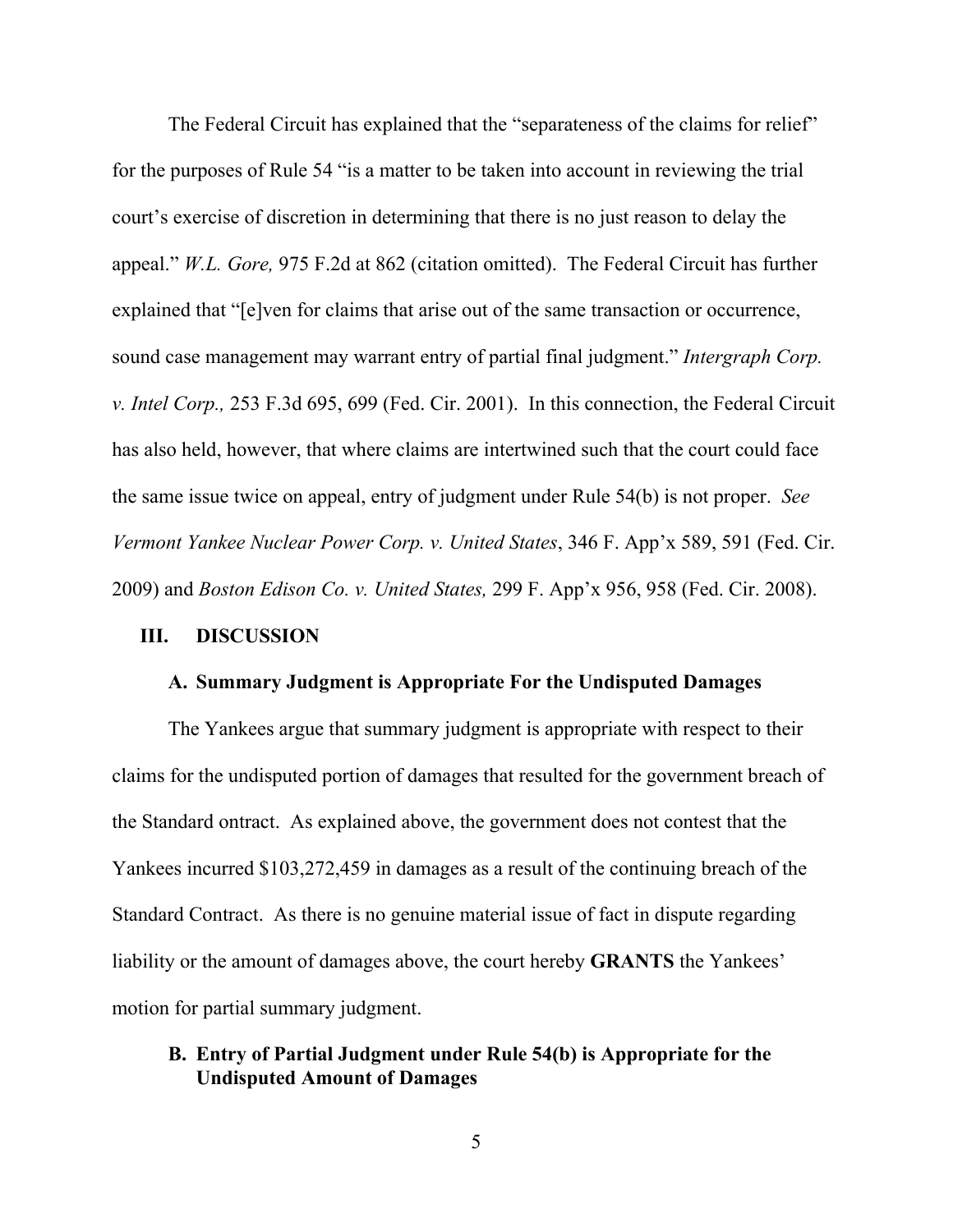#### **i. The Judgment is "Final"**

Regarding the Yankees' request for entry of a final judgment under Rule 54(b) in the amount of \$103,272,459, the court finds that where, as here, the uncontested damages and the disputed damages are not factually or legally related and there is no possibility of conflicting determinations regarding the \$103,272,459, that amount is "final" for the purposes of Rule 54(b). This case is virtually identical to *Entergy Nuclear Palisades v. United States,* 122 Fed. Cl. 225, 228-29 (2015) where this court held that it was proper to treat "the uncontested portion" of the plaintiff's damages as "resolved" or final for the purposes of Rule 54(b) even though there were remaining categories of damages in dispute.

This situation, is, as the Yankees correctly point out, also directly analogous to the situations presented in *Stockton E. Water Dist. v. United States,* 120 Fed. Cl. 80, 82-83 (2015) and *Bell BCI Corp. v. United States*, 91 Fed. Cl. 664, 666 (2010) where the trial court entered partial final judgment for the portion of the damages in breach of contract cases that the Federal Circuit upheld on a appeal while it continued to litigate the disputed damages following a remand.

The court rejects that government's contention that Rule 54(b) is not appropriate because the Yankees have only "one claim for breach of contract" and thus judgment on the uncontested amount must wait for a ruling on the contested amounts. The government's argument makes little sense here where there will be continuing litigation for years on the same "claim" for a continuing breach of the Standard Contract. The court finds that this case is analogous to the decisions in *Stockton E. Water Dist.* and *Bell BCI*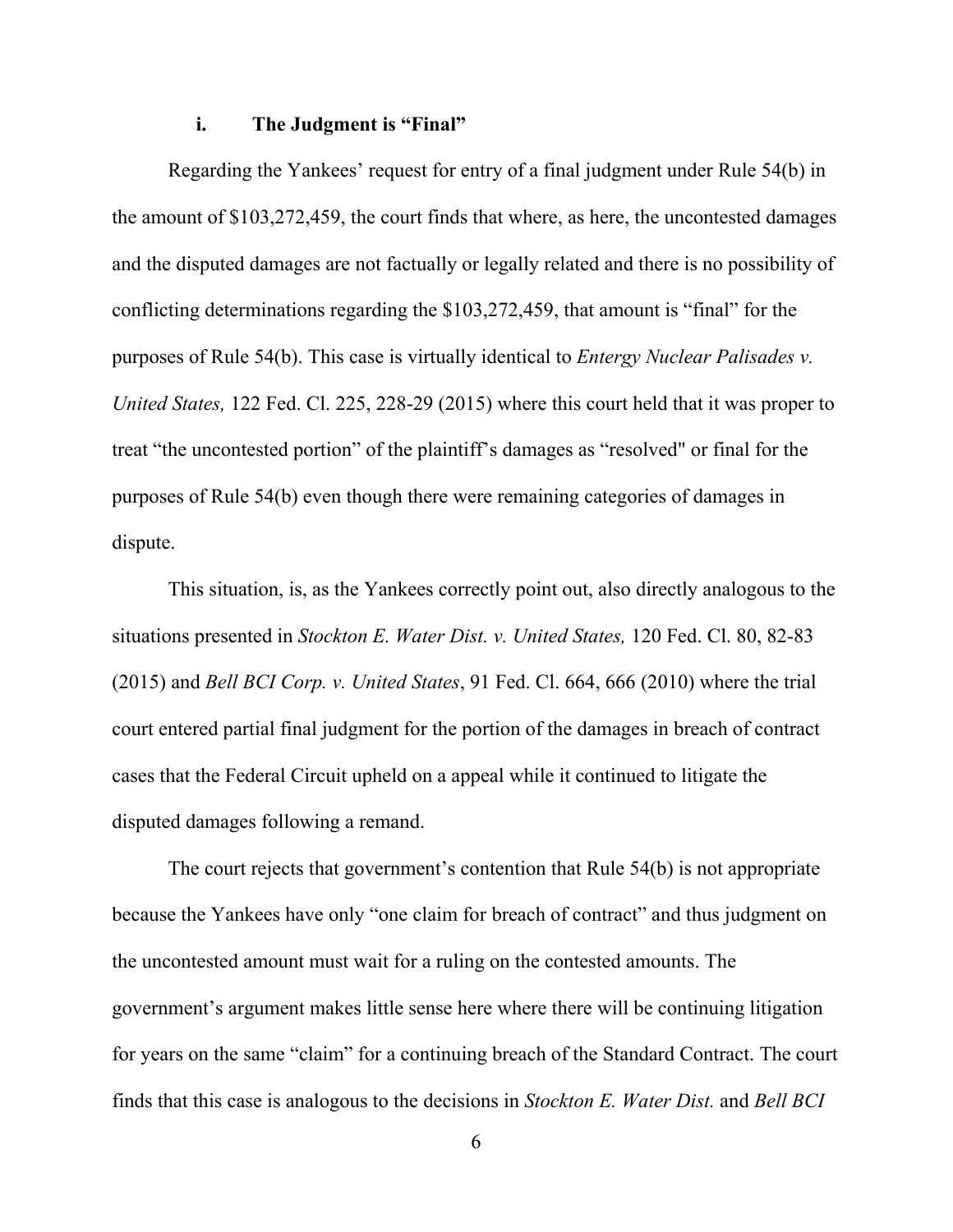*Corp.* where the court entered partial final judgments on the damages affirmed by the Federal Circuit while the remaining damage claims were still being litigated.

# **ii. There is No Just Reason For Delay of Entry of Final Judgment for the Uncontested Amounts of Damages.**

The Yankees argue, and the court agrees, that there is no just reason for delay for entry of a final judgment. Where, as here, the government has stipulated to its liability for a specific dollar amount of damages and prejudgment interest is not available, justice requires that the Yankees receive their payments without delay. *See Sys. Fuels, Inc. v. United States*, 666 F.3d 1306, 1310-11 (Fed. Cir. 2012) (plaintiff cannot collect interest for breach of contract in Spent Nuclear Fuel cases).

In this regard, the court finds that the government's concern that there is a just reason for delay because of some risk of inconsistent judgments or duplicative issues on appeal is without support. The decisions in *Vermont Yankee Nuclear Power Corp. v. United States*, 346 F. App'x 589, 591 (Fed. Cir. 2009) and *Boston Edison Co. v. United States,* 299 F. App'x 956, 958 (Fed. Cir. 2008), as noted above, do not counsel against entering a Rule 54(b) judgment in this case. In those two SNF cases, the Federal Circuit held that entry of a Rule 54(b) judgment was not appropriate where successor plaintiffs were involved and their interests were intertwined. Here, as discussed above, conflicting contract interpretations or liability for damage categories is not at issue.

In addition, in *Curtiss-Wright* the Supreme Court held that in balancing the equities it is appropriate to consider the negative effects of requiring plaintiffs to fully litigate the entire case before receiving any payment. *Curtiss-Wright*, 446 U.S. at 11